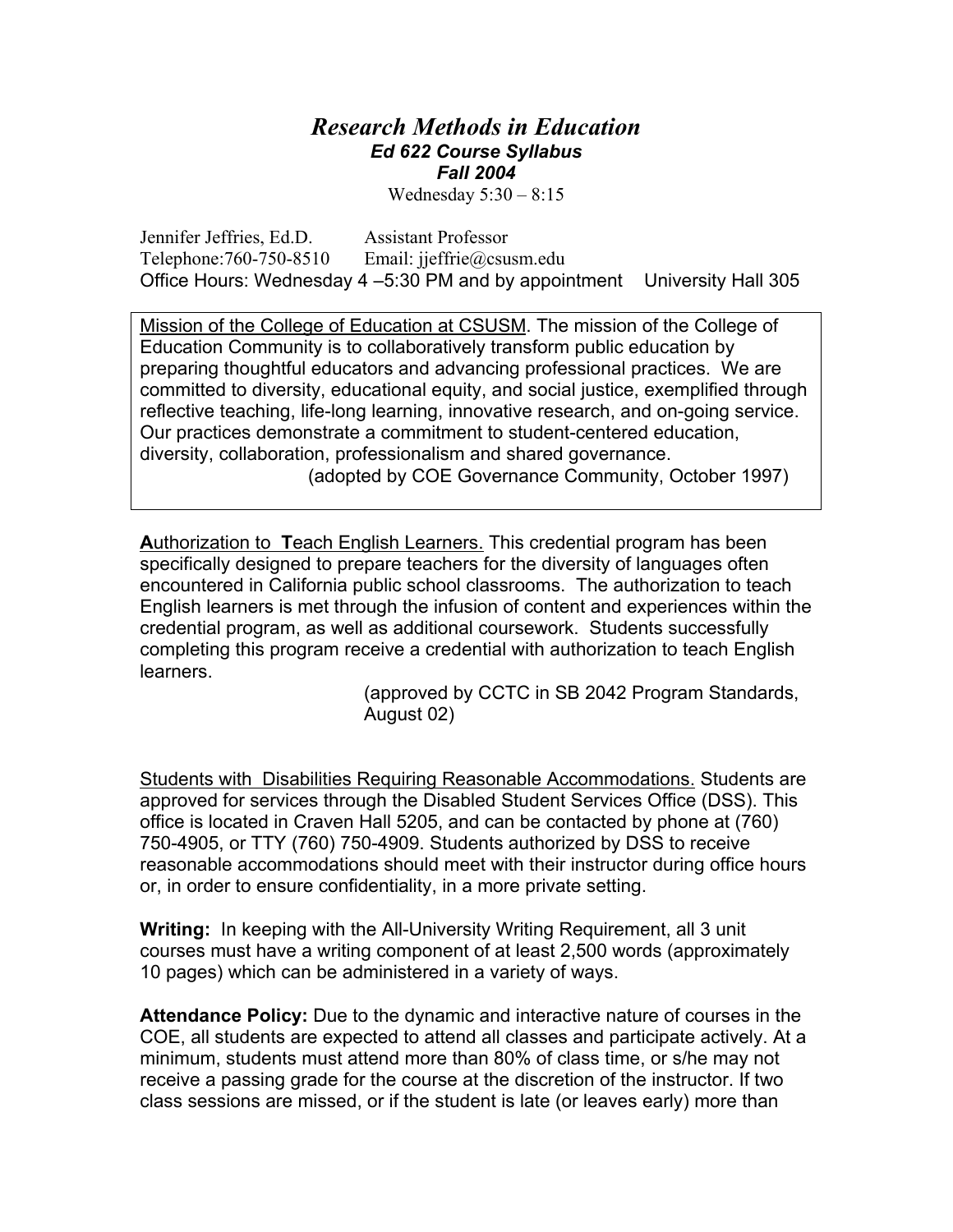three sessions, s/he cannot receive a grade of "A". If three class sessions are missed, the highest possible grade that can be earned is a "C+". If extenuating circumstances occur, the student should contact the instructor as soon as possible to make appropriate arrangements.

**COURSE DESCRIPTION:** This course is designed to introduce educational practitioners to the fields of educational research and evaluation. As such, it explores quantitative and qualitative methods of designing and conducting research and evaluation in the context of classroom settings. It further examines measurement, assessment, common statistical techniques and methods for critiquing research and program evaluation studies.

**COURSE OBJECTIVES:** This course enables students to become effective, confident consumers of research and evaluation by providing a foundation of knowledge in the area of research methods that will enable them to read research and program evaluation reports with enough understanding to determine a study's merits. In addition, students will write a research proposal for a thesis or project that will fulfill the requirements for earning a Masters in Education. Therefore students will:

Develop a working understanding of research methods and designs for educational settings;

Enhance their practical understanding of both quantitative and qualitative research methods;

- $\Box$  Be able to analyze the strengths and limitations of educational research studies;
- $\Box$  Be able to determine the appropriate use of educational research in addressing student achievement issues in schools;

Be able to refer to appropriate sources to find the answers to research and evaluation problems and produce a comprehensive review of the literature; and

Design a proposal for a Masters thesis or project with a clear connection to educational leadership.

## **REQUIRED TEXTS:**

*Educational Research: Planning, Conducting and Evaluating Quantitative and Qualitative*  John W. Creswell

*Publication Manual of the American Psychology Association, Fifth Edition*.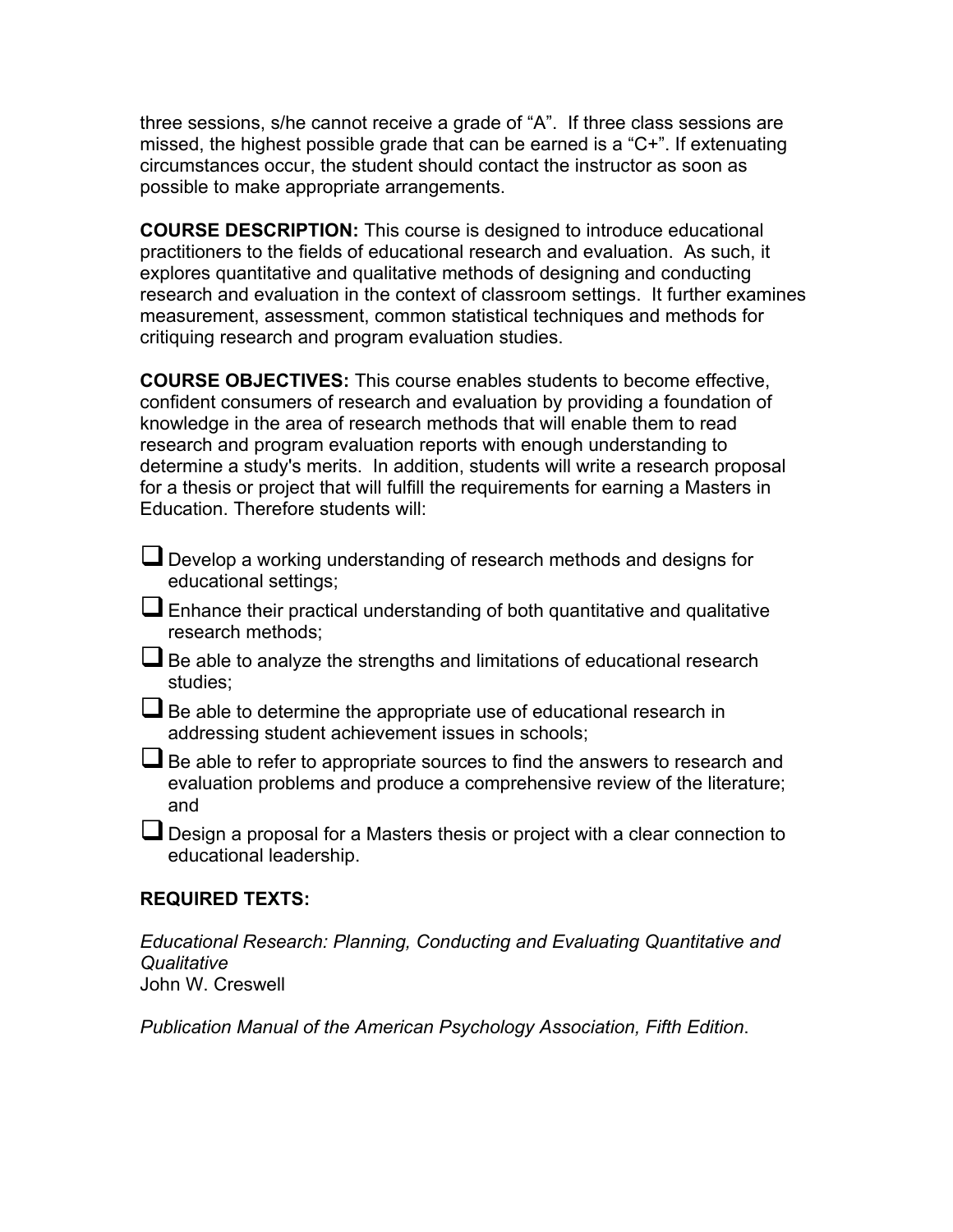## **OPTIONAL TEXT:**

*Living the Question: A Guide for Teacher Researchers,* Hubbard, Power, Kader & Hubbard

#### **GRADING CRITERIA:**

**A** = 90 -100 points **B** = 80 - 89 points **C** = 70 - 79 points **D** = 60 - 69 points

#### **WRITTEN ASSIGNMENTS:**

1 Journal Article - Read, review and summarize **one journal article**, reporting on primary source research. Papers should be no more than two pages, 1 inch margins, 12 font, Times New Roman. Include name of journal, author(s) and title of article. Include research problem, highlights of the literature review, elements of the research design/methodology and describe the findings of the research and why those findings are important to educators. Include three questions you have about the research. Observe APA guidelines. (5 pts) **Due September 15 Submit a hard copy as well as a Word document as an attachment.**

2. ERIC Search - Collect 20 abstracts on **a topic** of interest to you and turn in a summary of the abstracts. Papers should be no more than two pages, 1 inch margins, 12 font, Times New Roman. Attach abstracts. (10 pts) **Due September 29**

3. Literature Review - Do a Lit Review on **a topic**, utilizing **primary sources** – Prepare a review of no more than 5 pages, 1 inch margins, 12 font, Times New Roman Include a minimum of 10 sources from at least 7 different authors. Observe APA guidelines. Attach a reference page at the end of the review. This page can be the sixth page of your paper. (15 pts).

**Due October 13 Submit a hard copy as well as a Word document as an attachment.** 

4. Submission of "Statement of the Problem" Section of Research Proposal – See #5a below for elements of the Research Problem.

Three-four pages, 1 inch margins, 12 font, Times New Roman. Your research problem must have a leadership implication(s). State it overtly. Apply the "so what" test discussed in class. (15 pts)

Due October 27 **Submit a hard copy as well as a Word document as an attachment.**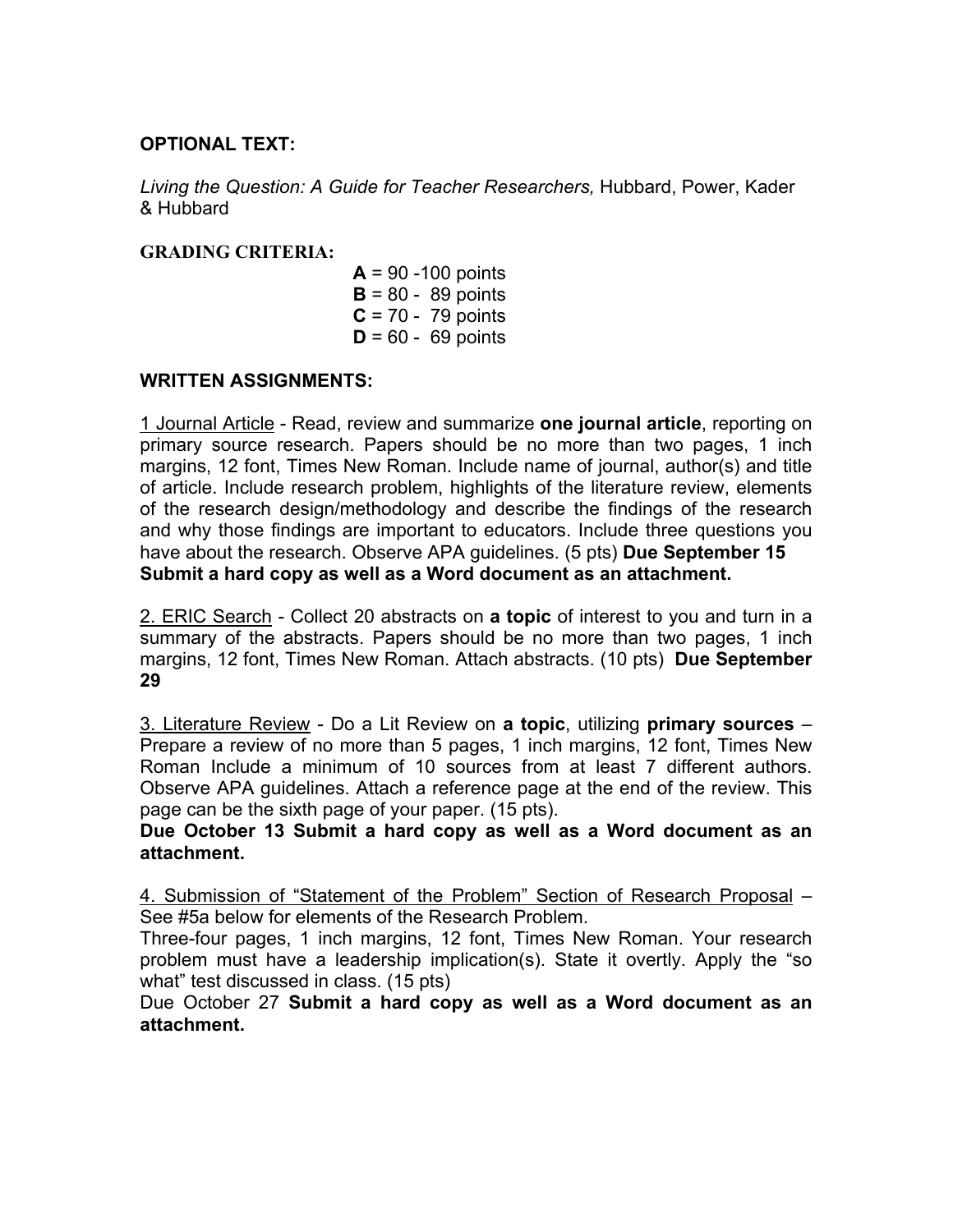5. Research Proposal - Prepare a formal research proposal (30 pts)

a. "Statement of the Problem" - ("Narrative hook" intro to topic, the research problem which includes implication(s) for leadership, justification of the importance of the problem, deficiencies in what we know, and identification of audiences who will potentially benefit from your research study. See p.65-76 in Creswell) These elements of the "Statement of the Problem" were completed in assignment #4.

Expand that narrative to include the purpose statement and research question(s) following the guidance of Creswell on pages 116-118. For quantitative studies, include the hypothesis and research objectives.

- b. Review of Literature (Based on the review submitted on October 13 and expanded to include 15 sources from at least 10 different authors.)
- c. Proposed Methodology
- d. References
- e. Appendices
- ◆ Time Schedule
- ♦ Budget
- ♦ Instruments
- ♦

#### **Due December 1 – Submit a hard copy as well as a Word document as an attachment.**

6. Presentation-Present proposal (10 pts) **Due December 15** 

7. Class Participation – Students are expected to prepare and contribute their insights and questions to the conversations during class. (15 points)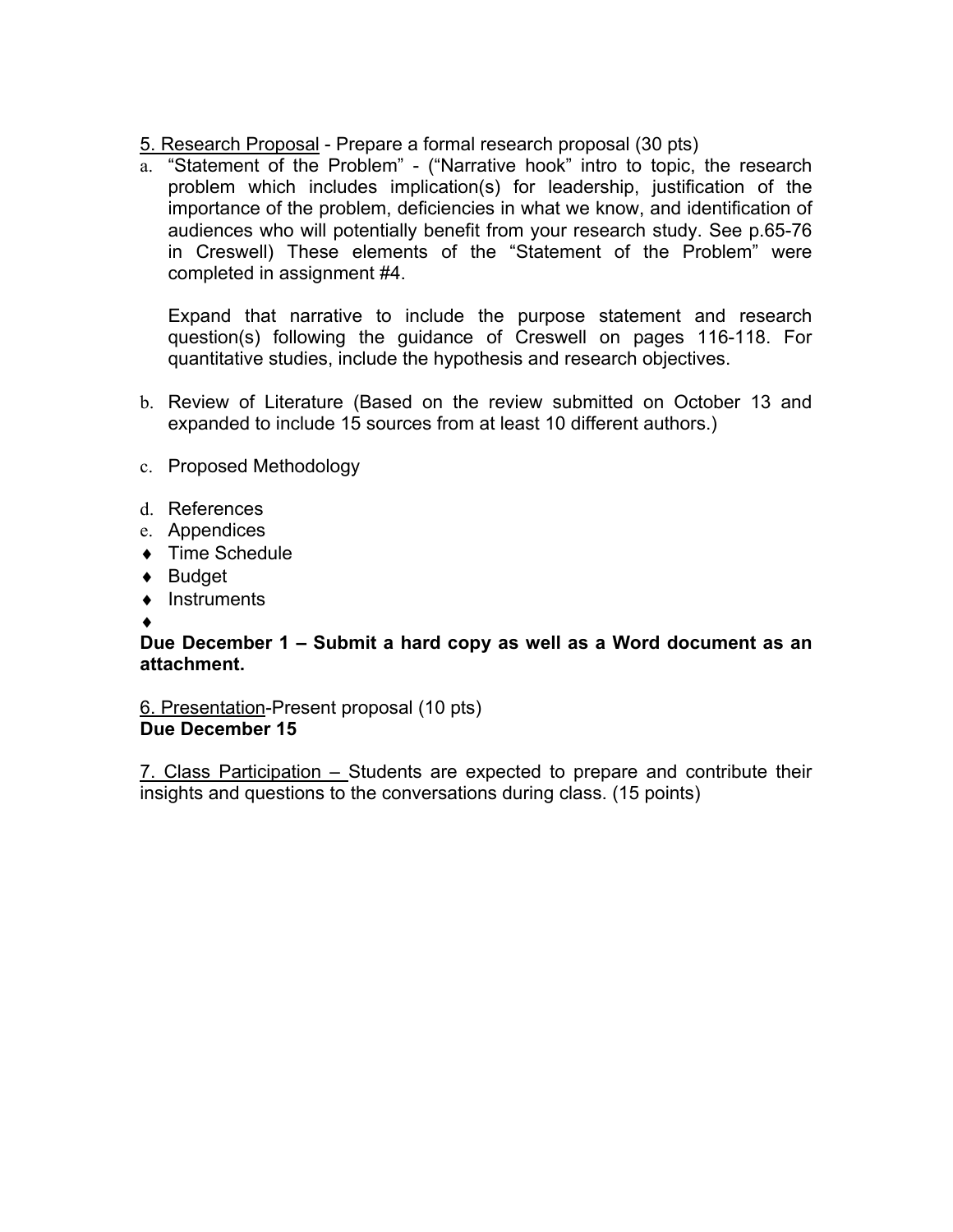# **CLASS MEETING ASSIGNMENTS**

The primary text, *Educational Research,* contains the core information that will be the subject of class activities. Students are encouraged to prepare short answers to questions at the end of each chapter. Web based resources may also be introduced based on student need and interest.

The APA Manual is primarily a reference book, but should be brought to class each session.

Students will be referred to other on-line sources of information as specific interests are identified throughout the class meetings.

### *Please note: Adjustment to the syllabus may be made by the professor during the course.*

#### **September 1 Introduction, Syllabus, Course Overview**

.

*When the only tool you own is a hammer; every problem begins to resemble a nail. Maslow*

#### **September 8 Locating and Reviewing Related Literature: Brick and Mortar and Internet**

*Entities must not be multiplied beyond what is. A problem should be stated in its basic and simplest terms.* William of Occam (1284-1347)

| Orientation to Kellogg Library Resources for Research | Gabriella Sontag,           |
|-------------------------------------------------------|-----------------------------|
|                                                       | Coordinator                 |
| Meet in the library at the entrance at 5:30 PM sharp. | <b>Information Literacy</b> |

Assignment: 1. Read Creswell Chapter 4 pp. 78-114

2. Arrive with two to three TOPICS you have tentatively identified as ones you may want to pursue for your thesis or project. These topics will provide a starting point in your research practice.

## **September 15 An Introduction to the Process of Research**

*A people who mean to be their own Governors must arm themselves with the power which knowledge gives.* James Madison

Assignment: 1. Read Creswell Chapter 1 pp. 2 -37

2. Visit the Public Policy Institute of California website

#### (www.ppic.org)

 Click on the Policy tab and proceed to the "Education" category. Click on "All Publications"

Retrieve and print the "Research in Brief" 2 page document for the following two studies: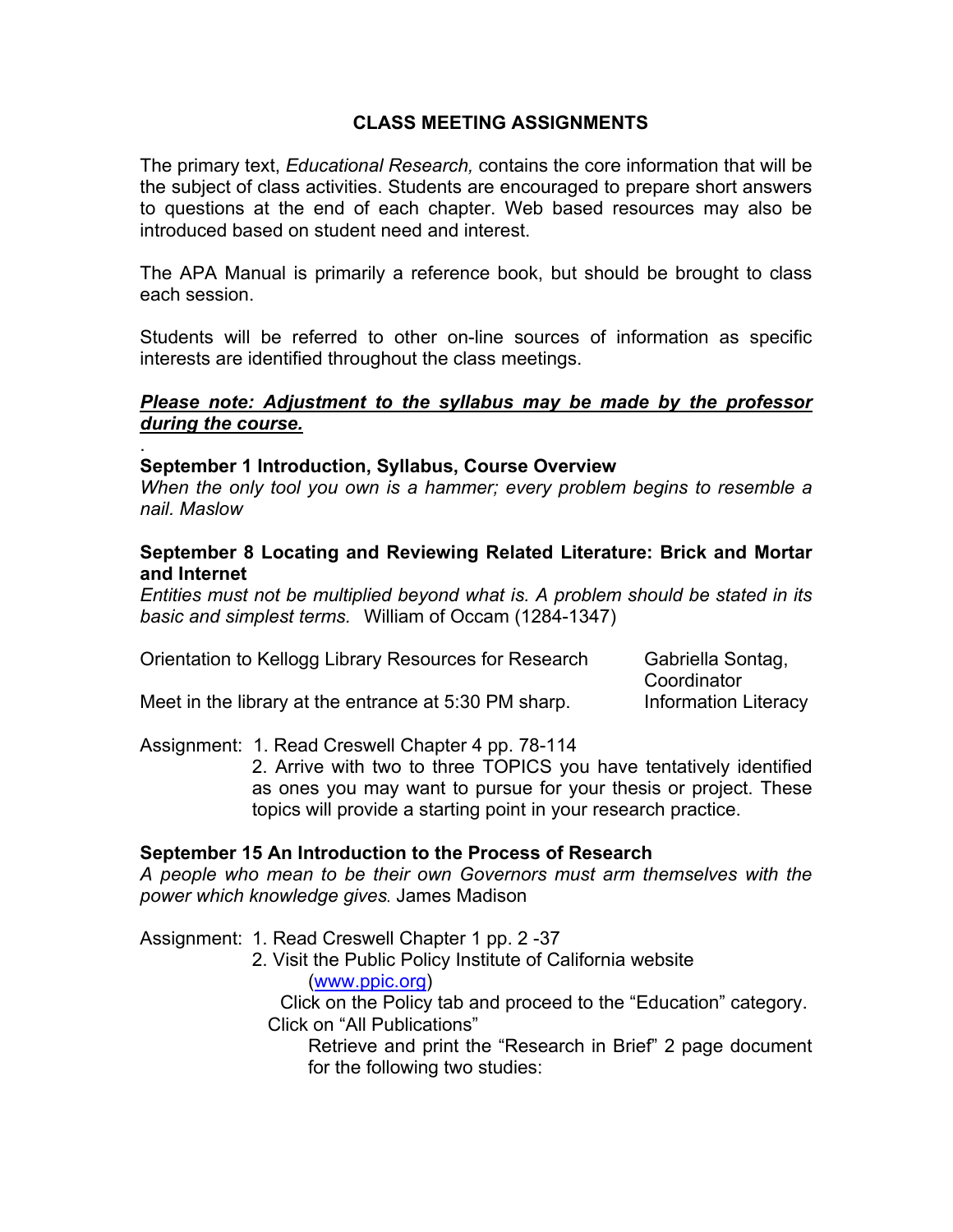*Determinants of Student Achievement: New Evidence from San Diego.* 

*School Budgets and Student Achievement in California: The Principal's Perspective* 

Scan (as in read for overall impression) the "Full Text" version.

Be prepared to state one research outcome/finding that you find of interest for each study. .Prepare in writing two to three questions you have about each study. These will be collected.

3. Be very familiar with the two journal articles in Chapter 2 on pages 16-37. You need to have a "discussion level knowledge" of these articles for the small group activity during class.

## **September 22 Quantitative and Qualitative Approaches**

*You cannot fix what you will not face.* Anonymous

Dr. Jeffries will give info for 10-6 Gallup Poll activity

Assignments: 1. Written Assignment 1 Due 2. Read Creswell Chapter 2 pp. 38-57 and pp. 257-281

## **September 29 Recent Masters Graduates Tell Their Stories**

Assignment: Written Assignment 2 Due

## **October 6 The Ethics of Research, Protection of Human Subjects and Identifying a Research Problem**

*It is the lying at the top levels of our society that concerns me the most because morality, like water and unlike money, really does trickle down. I am concerned that some at the top have adopted a concept that lying for the higher good is all right--that dishonesty in the name of righteousness is just fine. Jim Lehrer, June 12, 1989* 

Assignment: 1. Read Creswell pp. 11-12 and pp. 150-153

- 2. Visit http://www.csusm.edu/research/IRB.htm
	- and familiarize yourself with CSUSM Institutional Review Board policies
- 3. Complete Gallup Poll activity assigned on September 22<sup>nd</sup>.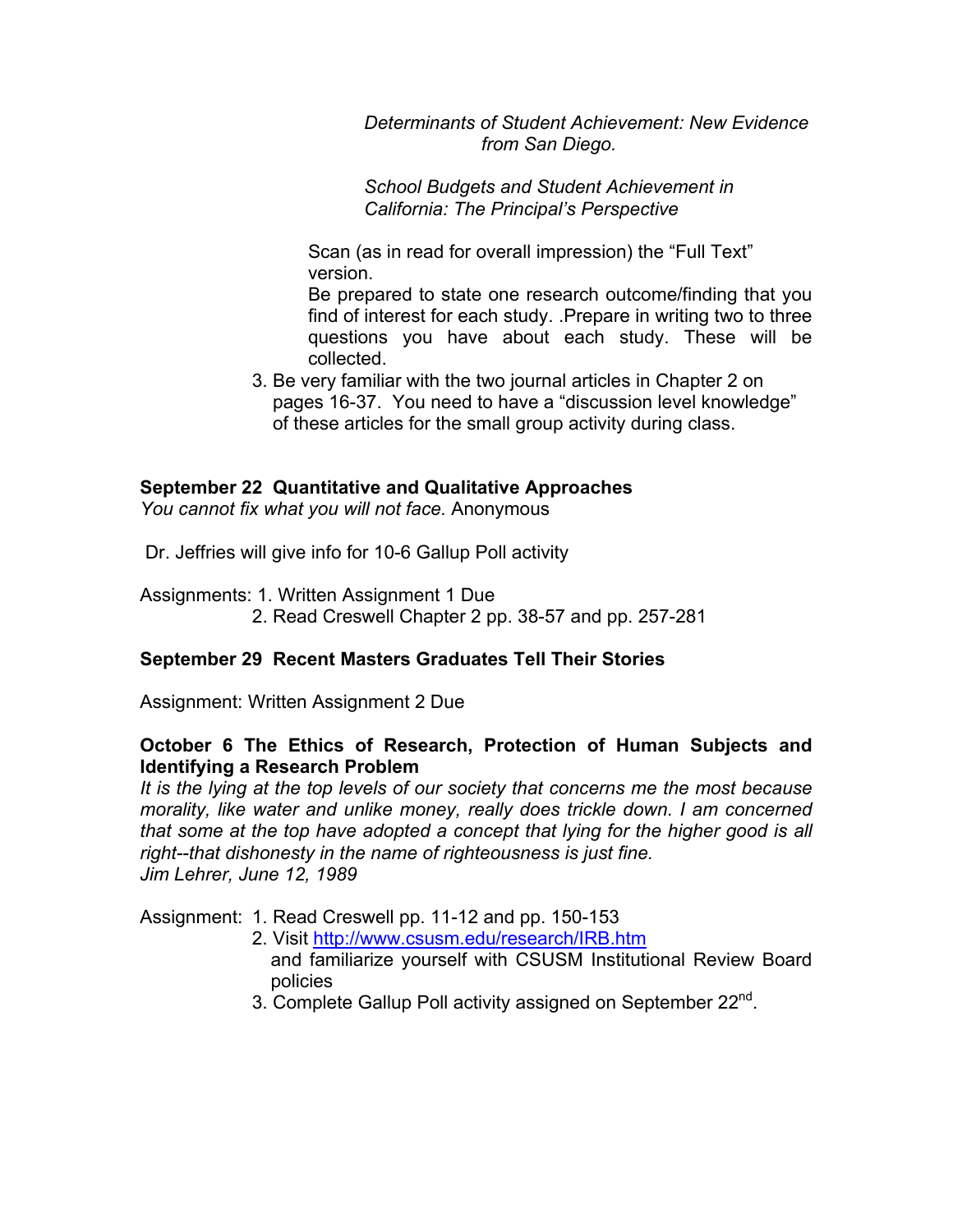## **October 13 Identifying a Research Problem; Specifying a Purpose, Research Questions and Hypotheses**

*Figures won't lie, but liars will figure. Charles H. Grosvenor* 

Assignment: 1. Read Creswell pp.60-77 and pp. 115 –143 2. Assignment 3 due.

### **October 20 Collecting Quantitative Data**

*There are two kinds of statistics, the kind you look up and the kind you make up. Rex Stout.* 

Assignment: Creswell pp. 144-173

## **October 27 Analyzing and Interpreting Quantitative Data Part 1**

*Get your facts first, and then you can distort them as much as you please. Mark Twain* 

Assignment: 1.Creswell pp. 174-201 (Study questions and practice assignments to be provided.) 2. Assignment 4 due

## **November 3 Analyzing and Interpreting Quantitative Data Part 2**

Assignment: 1.Creswell pp. 174-201

#### **November 10 Collecting Qualitative Data**

*The degree of one's emotion varies inversely with one's knowledge of the facts - the less you know, the hotter you get. Bertrand Russell* 

Assignment: 1. Read Creswell pp. 202-229

2. Peruse Part III of Creswell and identify 2 of the 8 designs you would like further discussed in class on December 1 and 8.

## **November 17 Analyzing and Interpreting Qualitative Data**

*Education is what you get from reading the fine print. Experience is what you get for not reading it. Anonymous* 

Assignment: Read Creswell pp. 230-256

#### **November 24 Individual Conferences As Needed**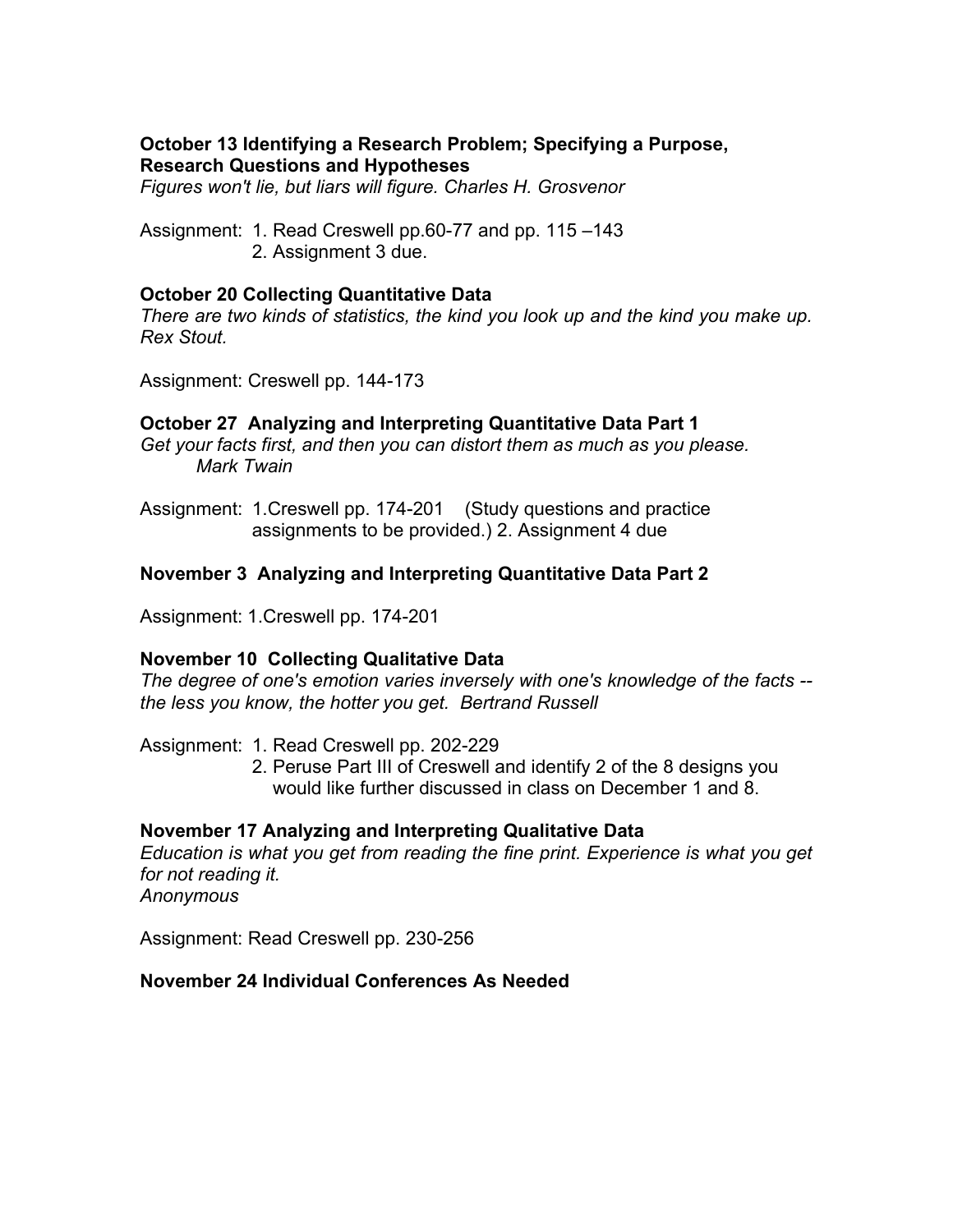### **December 1 Research Designs**

*I have little patience with scientists who take a board of wood, look for its thinnest part, and drill a great number of holes where drilling is easy.* Albert Einstein

Assignment: 1. Read Creswell per identified interests of class. 2. Assignment 5 due.

#### **December 8 Research Designs**

*If language is not correct, then what is said is not what is meant; if what is said is not what is meant, then what must be done remains undone; if this remains undone, morals and art will deteriorate; if justice goes astray, the people will stand about in helpless confusion. Hence there must be no arbitrariness in what is said. This matters above everything. Confucius*

Assignment: Read Creswell per identified interests of class.

#### **December 15**

Assignment: Prepare a 5-7 minute presentation of your research proposal.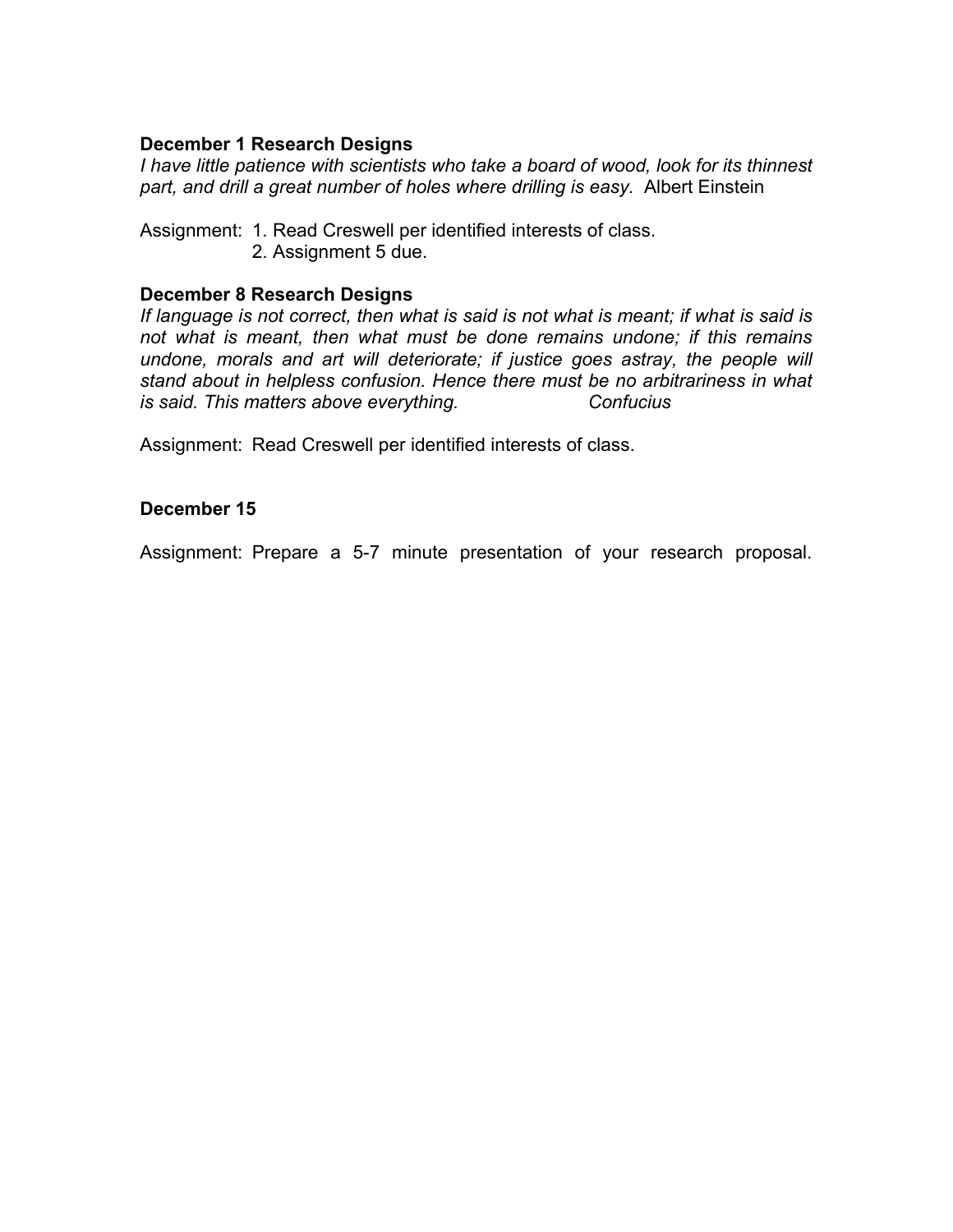#### SCORING FOR RESEARCH PROPOSAL

Proposals will be holistically scored according to the following rubric. All written work must be in APA format. In order to receive 35 points, research proposals must receive a score of 5 or 6.

6= The paper contains all required sections and attempts to answer the inquiry question posed by the author. The author demonstrates ease and facility in expressing ideas, observations, and feelings. The writing flows smoothly and naturally, and is understandable. The author stays on topic. The writing shows development of ideas that are interesting or provocative and creates a vivid image of thoughts or feelings through the use of details. The writing demonstrates insightful and reflective thinking. The author uses lively and concrete language appropriate to the paper's purpose. The author clearly communicates the leadership implications of the proposed study. The author observes all elements of APA rules.

5= The paper contains all required sections and attempts to answer the inquiry question posed by the author. The author demonstrates ease and facility in expressing ideas, observations, and feelings. The writing flows smoothly and naturally, and is understandable. The author generally stays on topic. The writing shows development of ideas that are interesting or provocative but may not create a vivid image of thoughts or feelings. The author explores ideas, but may be unwilling to take risks or to reshape his or her thoughts. The writing may demonstrate insightful and reflective thinking that is implied or stated. The author communicates the leadership implications of the proposed study. The author observes most elements of APA rules.

4= The paper contains all required sections and attempts to answer the inquiry question posed by the author. The author demonstrates proficiency in expressing ideas, observations, and feelings. The writing is generally understandable and coherent, but lacks complete coherence. The main idea may shift and be difficult to follow. He or she develops ideas in a somewhat predictable fashion but shows some exploration of thoughts. The author may attempt to convey interesting ideas or vivid images, but fails to develop ideas fully. The writing may show some evidence of insightful and reflective thinking. Leadership implications of study are vague. The author observes some elements of APA rules.

3= The paper contains some of the required sections and attempts to answer the inquiry question posed by the author. The author develops few ideas and thoughts, and has difficulty expressing his or her ideas in a fluent manner. The author may construct rambling sentences or lists of ideas, is sometimes confused, and frequently presents an unfocused collection of generalized details. He or she makes weak or ineffective attempts to explore or create vivid impressions. The writing rarely shows evidence of insightful or reflective thinking. Leadership implications of study are unclear. Use of APA rules is haphazard.